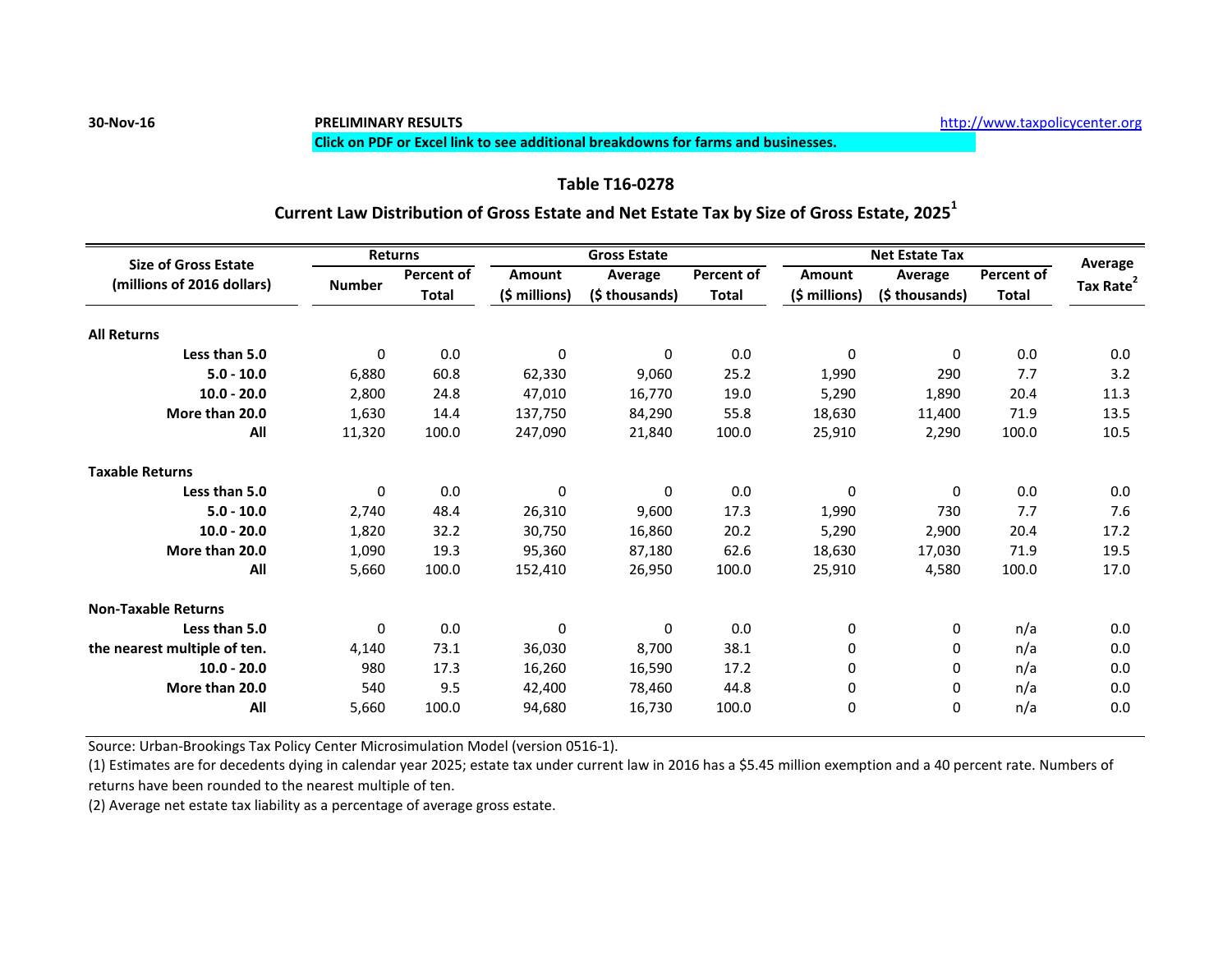**30-Nov-16 PRELIMINARY RESULTS**

## **Farms and Businesses Under \$5 Million<sup>2</sup> Table T16-0278 Current Law Distribution of Gross Estate and Net Estate Tax by Size of Gross Estate, 2025<sup>1</sup>**

| <b>Size of Gross Estate</b> | <b>Returns</b> |          |                | <b>Gross Estate</b> |              |               | Average       |                   |                       |  |
|-----------------------------|----------------|----------|----------------|---------------------|--------------|---------------|---------------|-------------------|-----------------------|--|
| (millions of 2016 dollars)  |                | Percent  | <b>Amount</b>  | Average             | Percent of   | <b>Amount</b> | Average       | <b>Percent of</b> |                       |  |
|                             | <b>Number</b>  | of Total | $(5 millions)$ | (\$ thousands)      | <b>Total</b> | (\$ millions) | (\$thousands) | Total             | Tax Rate <sup>3</sup> |  |
| <b>All Returns</b>          |                |          |                |                     |              |               |               |                   |                       |  |
| Less than 5.0               | $\mathbf{0}$   | 0.0      | 0              | 0                   | 0.0          | $\mathbf 0$   | 0             | 0.0               | 0.0                   |  |
| 5.0 and above               | 240            | 100      | 1,950          | 8,150               | 100          | 30            | 130           | 100               | 1.6                   |  |
| All                         | 240            | 100      | 1,950          | 8,150               | 100          | 30            | 130           | 100               | 1.6                   |  |
| <b>Taxable Returns</b>      |                |          |                |                     |              |               |               |                   |                       |  |
| Less than 5.0               | $\Omega$       | 0.0      | 0              | 0                   | 0.0          | $\mathbf 0$   | 0             | 0.0               | 0.0                   |  |
| 5.0 and above               | 50             | 100      | 450            | 8,980               | 100          | 30            | 610           | 100               | 6.8                   |  |
| All                         | 50             | 100      | 450            | 8,980               | 100          | 30            | 610           | 100               | 6.8                   |  |
| <b>Non-Taxable Returns</b>  |                |          |                |                     |              |               |               |                   |                       |  |
| Less than 5.0               | $\Omega$       | 0.0      | $\mathbf 0$    | 0                   | 0.0          | 0             | 0             | n/a               | 0.0                   |  |
| 5.0 and above               | 190            | 100      | 1,500          | 7,930               | 100          | $\mathbf 0$   | 0             | n/a               | 0.0                   |  |
| All                         | 190            | 100      | 1,500          | 7,930               | 100          | $\mathbf 0$   | 0             | n/a               | 0.0                   |  |

Source: Urban-Brookings Tax Policy Center Microsimulation Model (version 0516-1).

(1) Estimates are for decedents dying in calendar year 2025; estate tax under current law in 2016 has a \$5.45 million exemption and a 40 percent rate. Numbers of returns have been rounded to the nearest multiple of ten.

(2) Estate tax returns where farm and business assets represent at least half of gross estate and these assets total no more than \$5 million.

(3) Average net estate tax liability as a percentage of average gross estate.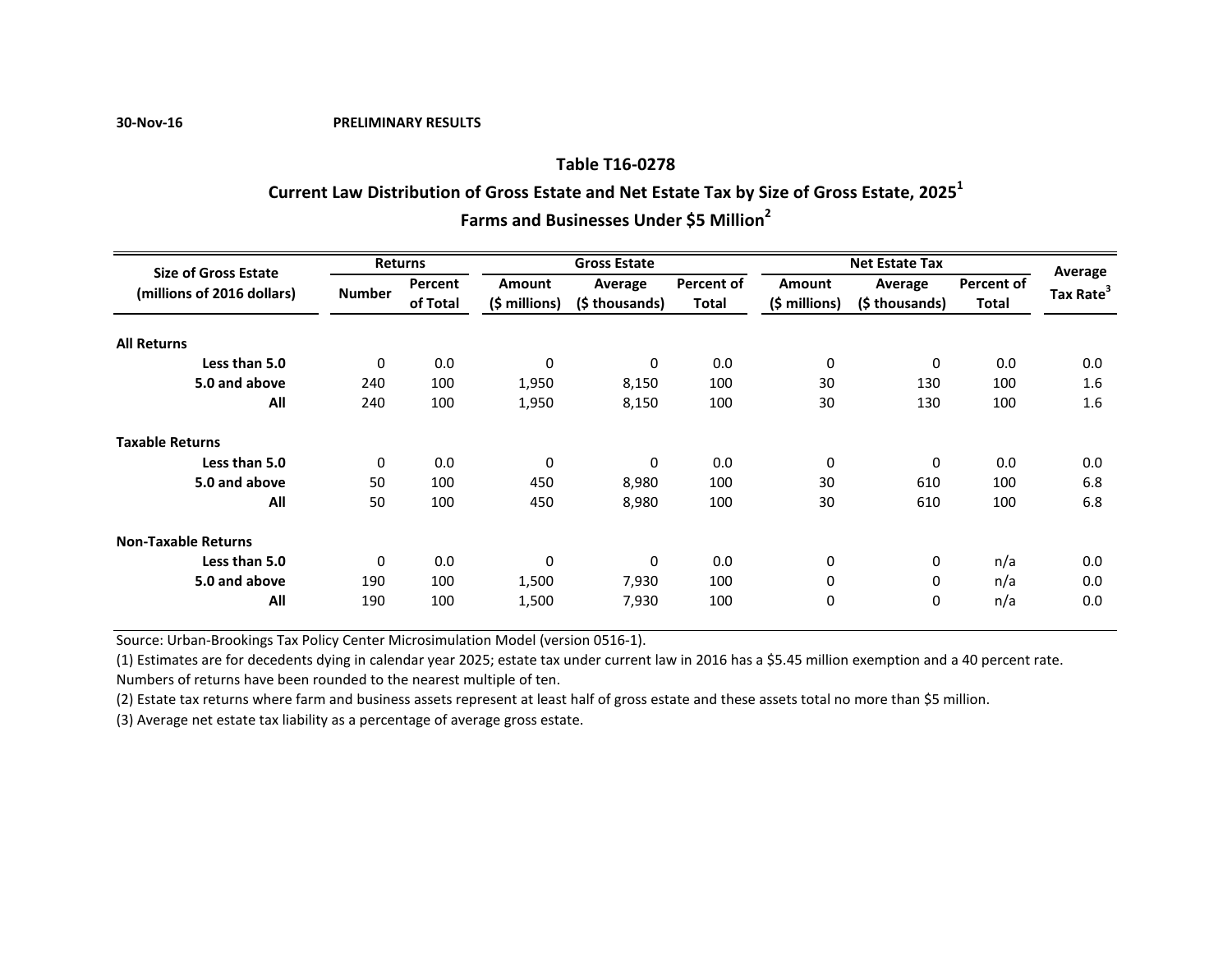#### **30-Nov-16 PRELIMINARY RESULTS**

# **Table T16-0278 Current Law Distribution of Gross Estate and Net Estate Tax by Size of Gross Estate, 2025<sup>1</sup>**

**Farms and Businesses<sup>2</sup>** 

| <b>Returns</b><br><b>Gross Estate</b><br><b>Net Estate Tax</b><br><b>Size of Gross Estate</b>                         | Average                                    |
|-----------------------------------------------------------------------------------------------------------------------|--------------------------------------------|
| <b>Percent of</b><br>Amount<br>Percent<br>Amount<br>Average<br>Average<br>(millions of 2016 dollars)<br><b>Number</b> | <b>Percent of</b><br>Tax Rate <sup>3</sup> |
| (\$ millions)<br>$(\xi millions)$<br>of Total<br><b>Total</b><br>(\$ thousands)<br>(\$ thousands)                     | <b>Total</b>                               |
| <b>All Returns</b>                                                                                                    |                                            |
| 0.0<br>0.0<br>Less than 5.0<br>$\mathbf 0$<br>$\mathbf 0$<br>$\Omega$<br>$\Omega$                                     | 0.0<br>0.0                                 |
| 52.5<br>17.2<br>$5.0 - 10.0$<br>500<br>4,700<br>160<br>9,450<br>310                                                   | 5.9<br>3.3                                 |
| 230<br>660<br>24.3<br>$10.0 - 20.0$<br>3,970<br>150<br>17,280<br>14.5                                                 | 3.8<br>5.8                                 |
| More than 20.0<br>220<br>23.3<br>68.3<br>2,330<br>10,550<br>18,690<br>84,540                                          | 12.5<br>88.3                               |
| 950<br>100.0<br>2,780<br>All<br>27,360<br>100.0<br>28,850<br>2,640                                                    | 9.6<br>100.0                               |
| <b>Taxable Returns</b>                                                                                                |                                            |
| 0.0<br>Less than 5.0<br>0.0<br>$\Omega$<br>$\mathbf{0}$<br>$\mathbf{0}$<br>$\Omega$                                   | 0.0<br>0.0                                 |
| 160<br>42.7<br>$5.0 - 10.0$<br>1,670<br>10.5<br>160<br>970<br>10,340                                                  | 9.4<br>5.9                                 |
| $10.0 - 20.0$<br>80<br>20.4<br>150<br>1,980<br>1,330<br>17,270<br>8.4                                                 | 11.4<br>5.8                                |
| 36.6<br>More than 20.0<br>16,840<br>140<br>12,870<br>92,940<br>81.1<br>2,330                                          | 18.1<br>88.3                               |
| 380<br>100.0<br>All<br>100.0<br>7,000<br>15,870<br>42,090<br>2,640                                                    | 16.6<br>100.0                              |
| <b>Non-Taxable Returns</b>                                                                                            |                                            |
| 0.0<br>0.0<br>Less than 5.0<br>0<br>0<br>$\Omega$                                                                     | 0.0<br>n/a                                 |
| to the nearest multiple of ten.<br>58.8<br>26.4<br>340<br>3,030<br>9,030<br>0                                         | 0.0<br>n/a                                 |
| 26.6<br>22.9<br>$10.0 - 20.0$<br>2,630<br>150<br>17,280                                                               | 0.0<br>n/a                                 |
| More than 20.0<br>80<br>14.5<br>50.7<br>5,820<br>70,460<br>0<br>0                                                     | 0.0<br>n/a                                 |
|                                                                                                                       |                                            |

Source: Urban-Brookings Tax Policy Center Microsimulation Model (version 0516-1).

(1) Estimates are for decedents dying in calendar year 2025; estate tax under current law in 2016 has a \$5.45 million exemption and a 40 percent rate. Numbers of returns have been rounded to the nearest multiple of ten.

(2) Estate tax returns where farm and business assets represent at least half of gross estate.

(3) Average net estate tax liability as a percentage of average gross estate.